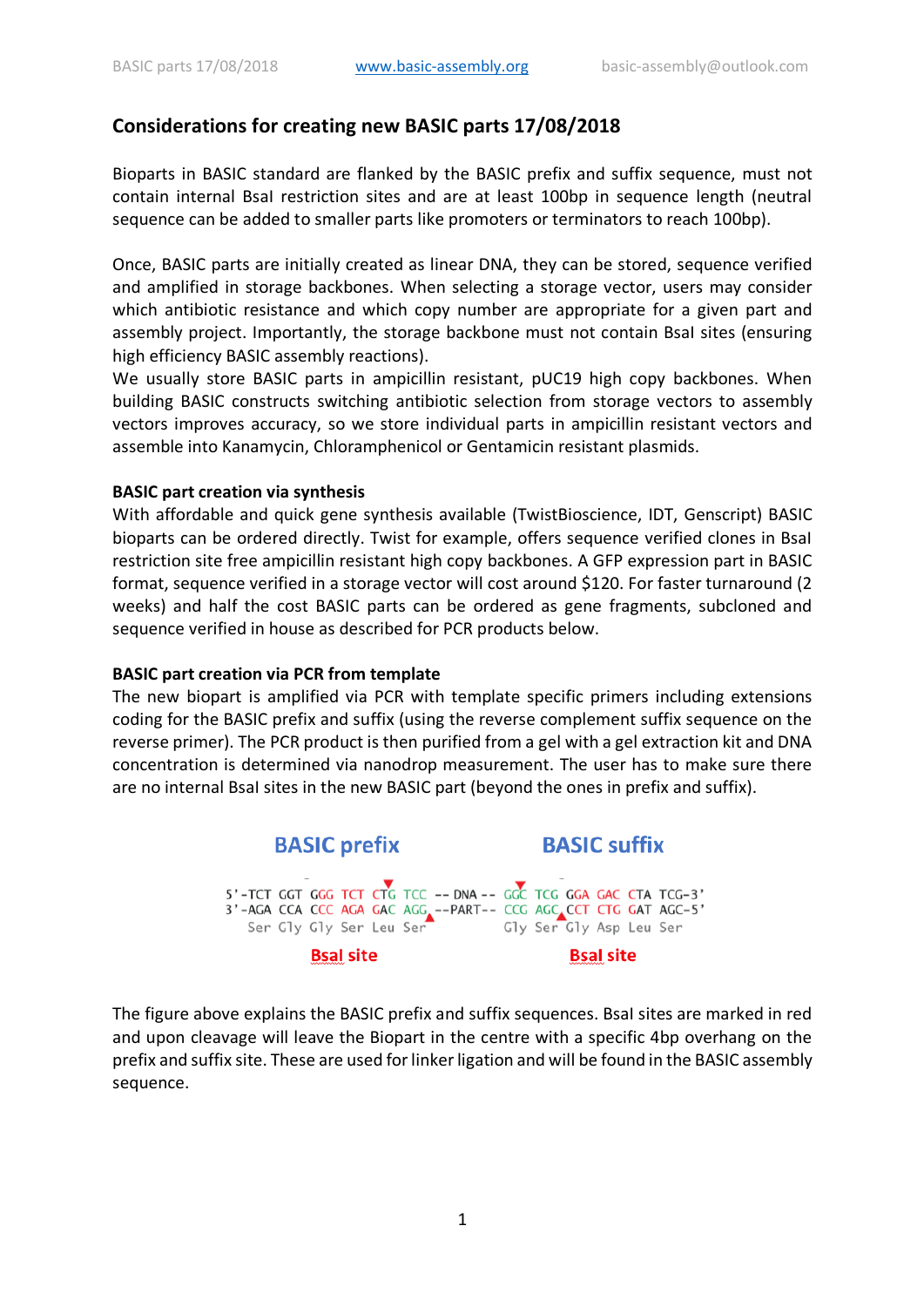In our example we want to create a new GFP expression cassette in BASIC format from a template plasmid. The sequence is free of BsaI sites and can be adapted directly into BASIC standard. The sequences of the 5' and 3' end of the part are displayed in green below, followed by forward and reverse primers containing the universal BASIC prefix/suffix sequence in blue and the part specific sequence in green. Note the blue sequence of the reverse primer is the reverse complement of the BASIC suffix sequence.

*GFP expression cassette to be adapted into BASIC format:*

tttacagctagctcagtcctag …GFP… gtgggcctttctgcgtttata

*Amplify with part specific primers including prefix and suffix sequence extensions at the 5':*

Forward primer (5'-3'): TCTGGTGGGTCTCTGTCCtttacagctagctcagtcctag Reverse primer (5'-3'): CGATAGGTCTCCCGAGCCtataaacgcagaaaggcccac

*Resulting PCR product in BASIC format:*

TCTGGTGGGTCTCTGTCCtttacagctagctcagtcctag …GFP… gtgggcctttctgcgtttataGGCTCGGGAGACCTATCG

### **Subcloning of linear BASIC part DNA**

The BASIC part can be stored in commercial subcloning vectors via blunt ligation. Usually 2-3 clones have to be screened to identify a correct clone (extra care should be taken, that sequencing verifies the perfect BASIC prefix and suffix sequences along with the part sequence). When choosing a commercial blunt ligation vector, make sure it does not contain additional BsaI sites.

There are many alternative routes for subcloning a novel BASIC part and in the following we describe how to use a simple 2 part BASIC assembly, where the new part is combined with a storage backbone already in BASIC format. This is a highly accurate and efficient process and works well for small and large scale BASIC part library generation projects. It also offers free choice of storage backbone from the BASIC library (range of selection markers, copy number) and for toxic genes a low copy backbone can be chosen. Also bespoke storage plasmids containing control elements like transcription repressors can be created to control gene activity in storage vectors.

Having focused on BASIC part storage, of course BASIC assemblies can be performed straight from PCR products in BASIC format (promoter parts, ORFs, backbone parts) for flexibility and speed. Working with BASIC parts from storage vectors offers one important advantage: Since the whole workflow is free of PCR steps it offers superior reliability for the assembly and higher sequence fidelity.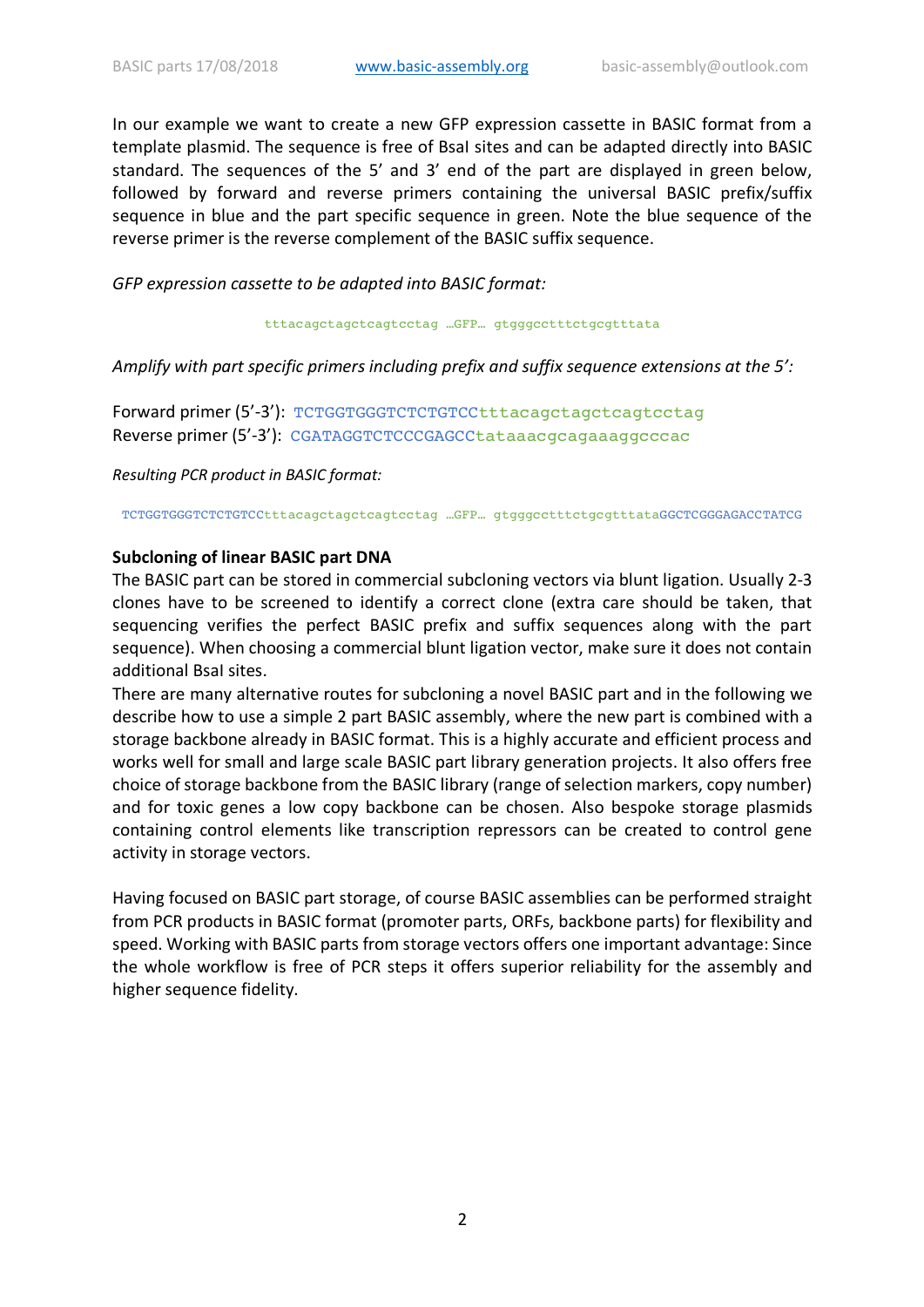### **Example protocol for storing a PCR product or Twist gene fragment in an AmpR - pUC19 storage vector.**

Let us assume we created a GFP expression cassette in BASIC format via PCR or ordered it from Twist as gene fragment. After gel purification (for the PCR product) or dissolving the gene fragment in TE buffer, we find the DNA concentration to be 25 ng/μl.



Given the new part has flanking BASIC prefix and suffix sequences, we can treat it as a standard BASIC part and assemble it with methylated linkers into a high copy AmpR backbone. By choosing the methylated linkers LMP and LMS for this assembly, the part(s) assembled in between LMP and LMS linkers will be flanked by reconstituted prefix and suffix sites after assembly (see figure), ready for the next round of BASIC assembly. The assembly plan below details, which linker parts (LP) have to be prepared and how they are combined to build our new construct "001-GFP", linkers highlighted in green.

## **Assembly Plan**

| <b>Construct</b> | $\parallel$ # of parts | Order                                           | LP for assembly |
|------------------|------------------------|-------------------------------------------------|-----------------|
| 001-GFP          |                        | <b>LMP</b> GFP expression cassetteLMSAmpR-pUC19 |                 |

*((Fun fact I: if the linker order would be reversed:*

*LMSGFP expression cassetteLMPAmpR-pUC19*

*the AmpR-pUC19 would become the new BASIC part (flanked be upstream prefix and downstream suffix) and the GFP expression cassette would act as a counter selection cassette for background colonies in downstream assemblies.))*

### **Linker ligated parts to prepare**

| LP | <b>BASIC part to be used</b>             | <b>Size</b> | <b>Stock concentration</b> | <b>Prefix-</b><br>linker | Suffix-<br>linker |
|----|------------------------------------------|-------------|----------------------------|--------------------------|-------------------|
|    | GFP expression cassette<br>(PCR product) | 1kb         | $25ng/ \mu l$              | LMP-P                    | LMS-S             |
|    | AmpR-pUC19<br>(mScarlet dropout)         | 3kb         | $200ng/ \mu l$             | LMS-P                    | LMP-S             |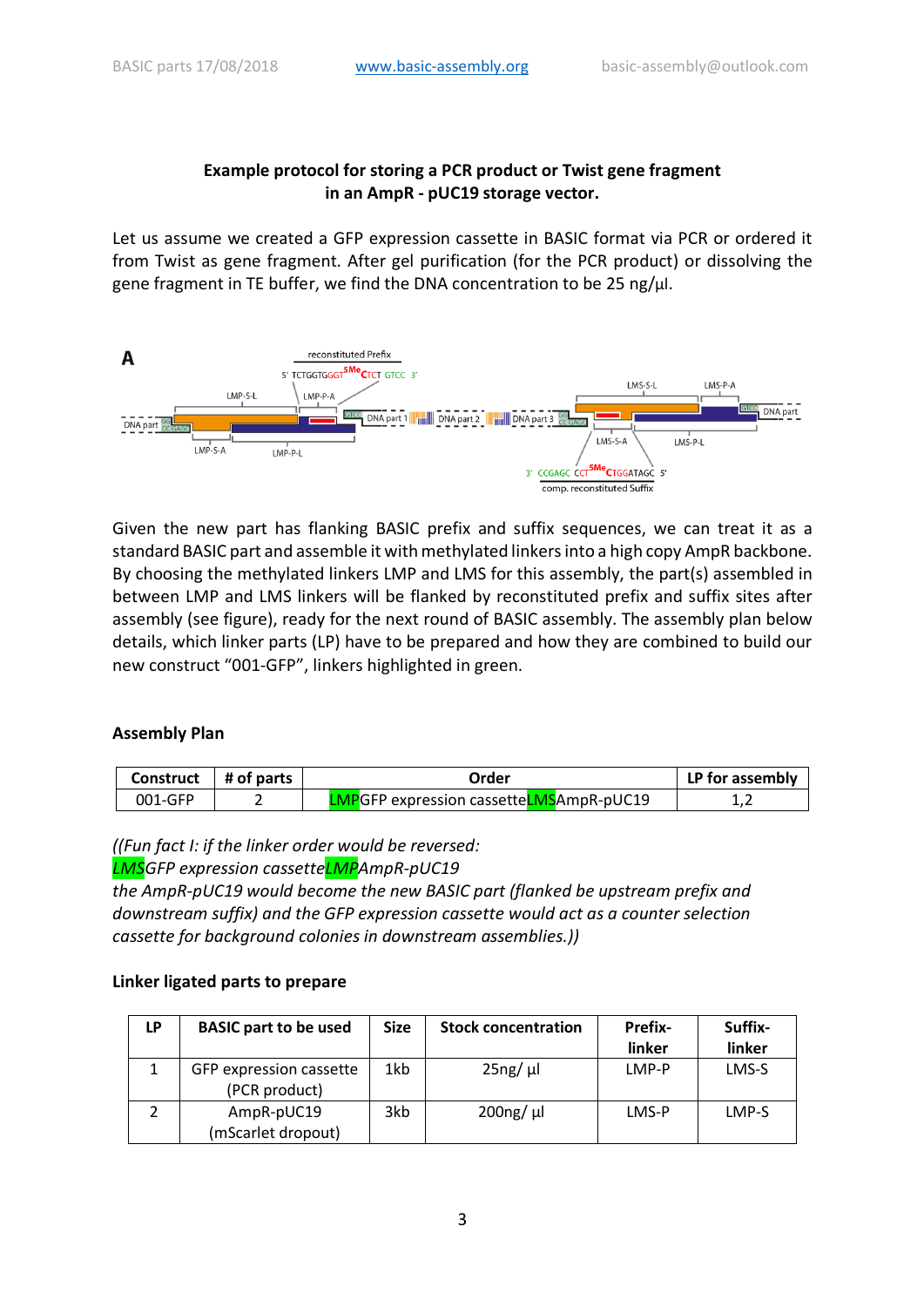Therefore, we setup 2 BASIC reactions with 50 ng per 1kb input DNA (*BASIC protocol - I.*) in PCR tubes with a total volume of 30 μl:

| <b>Reagent</b>                | LP1 (GFP)                    | LP2 (AmpR-pUC19)             |
|-------------------------------|------------------------------|------------------------------|
| $dH_2O$                       | $21.5$ µl                    | 22.75 µl                     |
| Promega T4 buffer (10x)       | $3 \mu l$                    | $3 \mu$                      |
| Prefix Linker                 | $1 \mu$                      | $1 \mu$                      |
| Suffix Linker                 | $1 \mu$                      | $1 \mu$                      |
| <b>BASIC</b> biopart          | $2 \mu l$                    | $0.75$ µl                    |
| NEB Bsal-HF v2 enzyme (R3733) | $1 \mu$                      | $1 \mu$                      |
| $20 U/ \mu l$                 |                              |                              |
| Promega T4 ligase (M1801)     | $0.5$ $\mu$                  | $0.5$ µl                     |
| $1-3U/\mu$                    |                              |                              |
|                               | Mix by pipetting up and down | Mix by pipetting up and down |

and run both tubes through the BASIC reaction programme on a PCR machine.

| <b>Temperature</b> | Time     |             |
|--------------------|----------|-------------|
| $37^{\circ}$ C     | 2 min    |             |
| 20°C               | 1 min    | X 20 cycles |
| $55^{\circ}$ C     | 5 min    |             |
| $(80^{\circ}$ C)   | (20 min) | optional    |

Next, we purify both linker ligated parts with magbeads (*BASIC protocol - II.*) and recover 30 μl of eluted purified linker annealed DNA parts in an Eppendorf tube each.

We now can combine the 2 purified linker ligated parts to assemble the final plasmid in a PCR tube (*BASIC protocol - III.*):

| Reagent                                    | Volume |
|--------------------------------------------|--------|
| dH <sub>2</sub> 0                          | 7 ul   |
| NEB CutSmart buffer 10x                    | 1 ul   |
| Linker ligated BASIC part LP1 (GFP)        | 1 ul   |
| Linker ligated BASIC part LP2 (AmpR-pUC19) | 1 ul   |

and run the assembly programme on the PCR machine:

| <b>Temperature</b> | Time   |
|--------------------|--------|
| $50^{\circ}$ C     | 45 min |
| ⊿°C                | hold   |

Finally, we can transform the assembly into chemically competent DH5alpha cells (*BASIC protocol - IV.*) Mixing 5 μl of assembly mix with 50 μl DH5alpha cells on ice, incubate for 20min, heat shock in water bath @42°C for 45s, place back on ice for 2 minutes and start recovery by adding 200 μl of SOC medium. After 1h shaking @ 37°C we spot 2 μl and plate 100 μl on one agar plate with 50 μg /ml Carbenicillin (for AmpR selection) each.